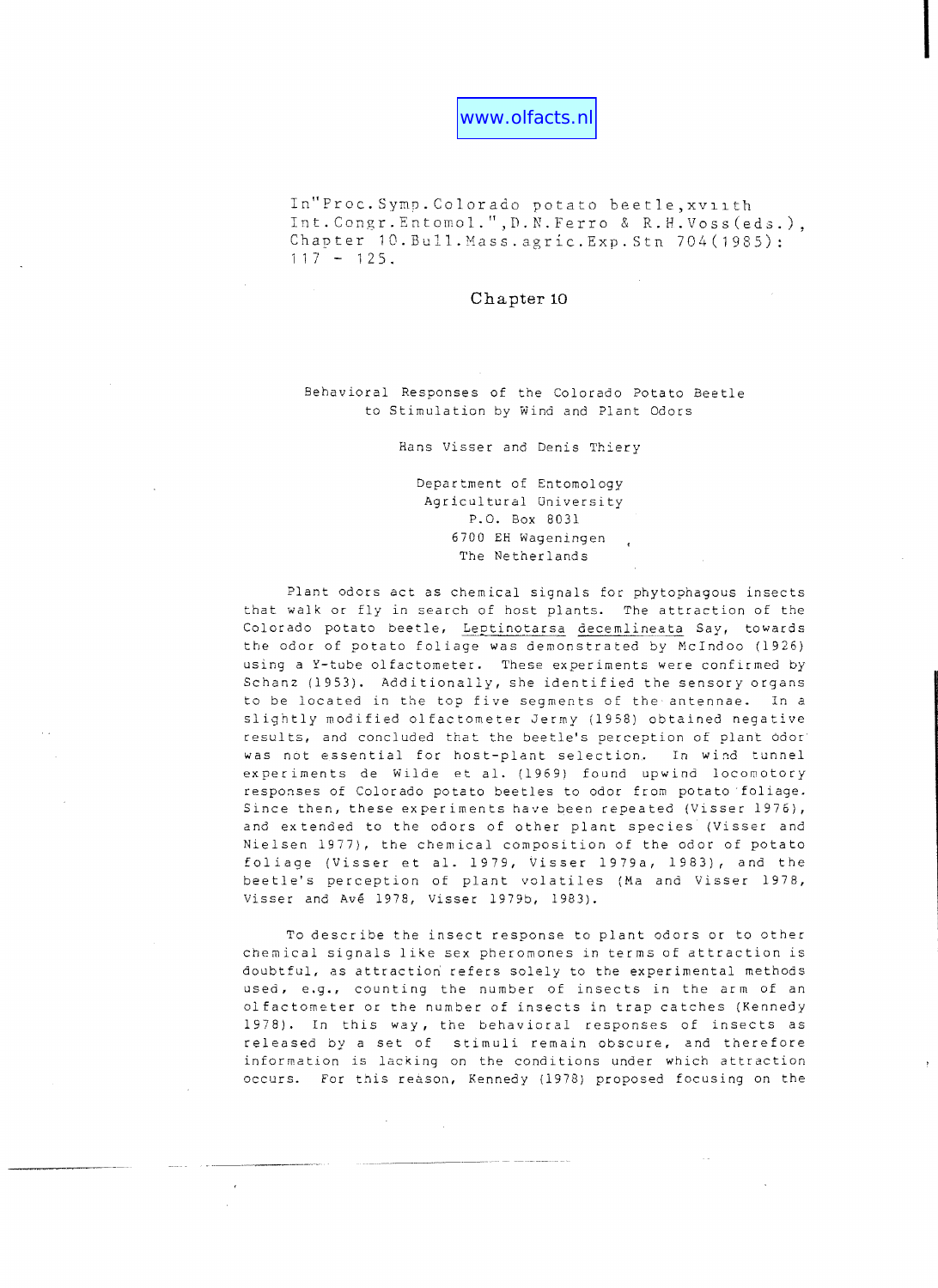orientation mechanisms used by insects. The old classification of kineses and taxes, with its various subdivisions, is still valuable (see rraenkel and Gunn 1961, Kennedy 1977). The conditions releasing several types of orientation mechanisms are defined by, in the case of olfactory stimulation: (a) responses to steep odor gradients occurring close to the source (klinokinesis, orthokinesis and osmotropotaxis) or at the edge of an odor plume (longitudinal klinotaxis), and (b) the odor releasing a response to wind (odor-conditioned positive anemotaxis), at a low odor concentration far away from the source (Kennedy 1977, 1983).

This terminology, however, still ignores the insect's perception. An insect walking or flying controls two variables, i.e. speed and direction. The behavioral response can be considered as the steering of these two variables by an internal program (idiothetic control), without external stimulation other than the animal itself, based on proprioceptive information, or by external stimulation (allothetic control), or by the mixture of the two (see Mittelstaedt et al. 1979, Bell and Tobin 1982). The time course in steering causes the insect to walk or fly along a particular track. An individual insect does not foresee the track, but just modulates its control of speed and direction in the course of time. This kind of approach is more satisfactory, as it describes behavior in terms of steering, changing speed and being variable. The present study gives examples of such an approach for the olfactory orientation of the Colorado potato beetle.

#### MATERIALS AND METHODS

Locomotory responses of Colorado potato beetles were measured automatically using a locomotion compensator. This instrument was constructed with the help of the designers E. Kramer and P. Heinecke (Max - Planck Institut für Verhaltensphysiologie, Seewiesen, FRG). A full description of the equipment is presented elsewhere (Visser, in preparation). The locomotion-compensator has been used in several studies on insect orientation (see Kramer 1976, Weber et a1. 1981). This instrument operates as follows. A tiny piece of reflective material is affixed to the back of a beetle. The beetle is placed on top of a sphere (diameter 50 cm) and observed by a camera. The camera projects a beam of visible or infra-red light onto the insect, which is reflected by means of the 'mirror' on the beetle's back, thereby the position of the beetle is constantly monitored. As soon as the beetle starts to walk, its pcsitional change is monitored by the camera, which engages the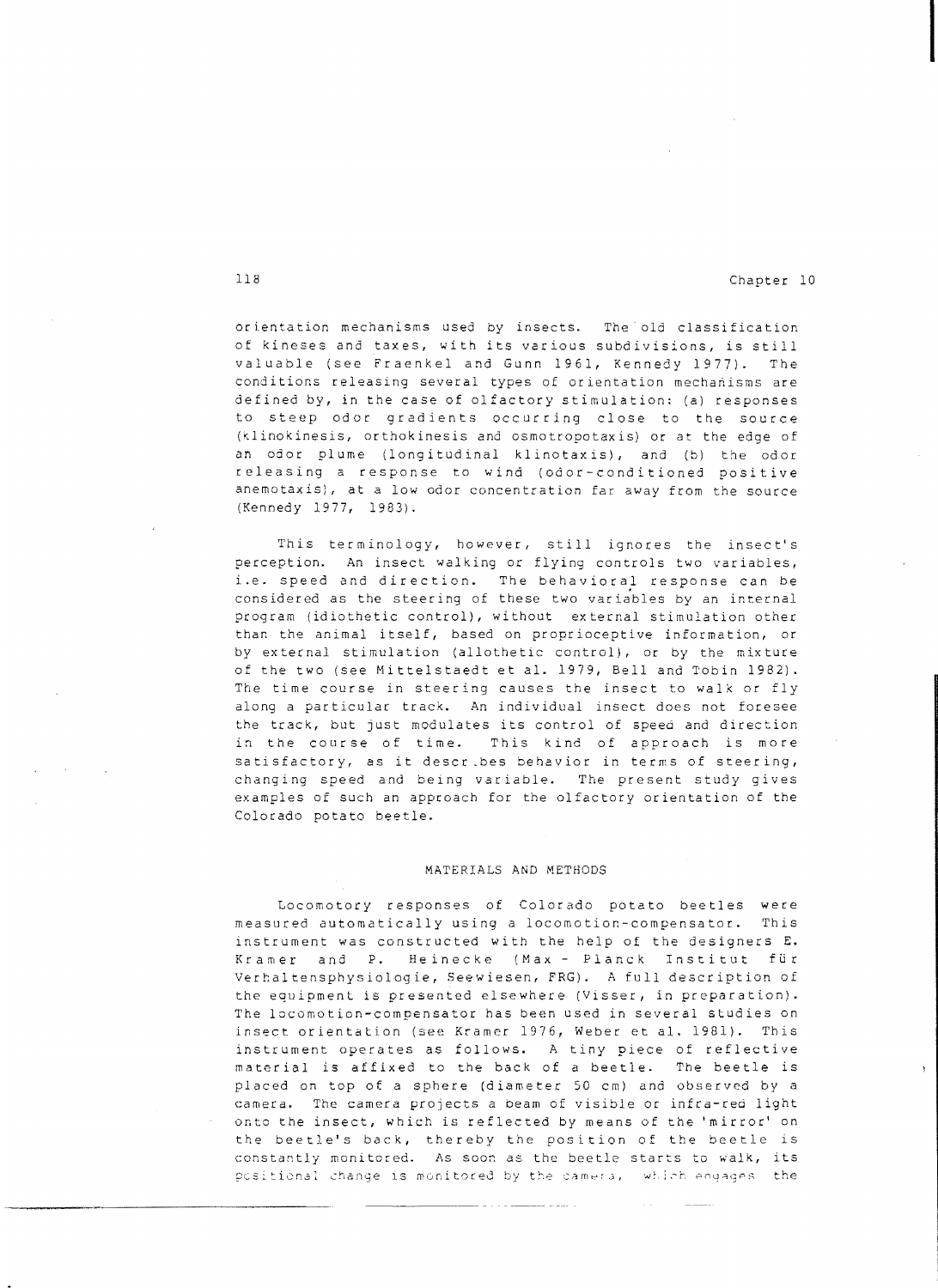### Chapter 10 119

.-~-----~-.~~~

two motors and rotates the sphere in the opposite direction at the same speed as the insect is walking, hence keeping the beetle in a fixed position relative to cardinal points. Pulse generators, which, make contact with the sphere, quantify the beetle's movements, and in combination with a computer, walking speed and direction are calculated.

The locomotion-compensator was positioned at the outlet of the wind tunnel described by Visser (1976). For these experiments, the insect test section of the tunnel was removed, and the air flow leaving the apparatus passed over the beetle on top of the sphere. This wind tunnel offered several advantages: a low turbulent air flow, and an upwind section large enough to place a number of pots with fully grown potato plants (80 cm high). By means of two high-frequency illumination units (220 V, 2500 Hz), each containing six day-light flu'orescent lamps, the illumination was set at 1750 lux on top of the sphere. A number of precautions were taken to reduce the beetle's visual response to the background surrounding the sphere. Full details are presented elsewhere (Visser, in preparation).

The experiments consisted of three successive treatments. After a beetle was placed on top of the sphere, locomotory responses were recorded for a ten minute period in each treatment: (1) without wind, (2) with an air flow of 80 cm/s (measured at the outlet of the wind tunnel) and (3) with an air flow of 80 cm/s carrying the odor of potato foliage; six pots with fully grown potato plants were positioned in the upwind section of the wind tunnel. Female Colorado potato beetles were used in the experiments; the beetles were obtained from the laboratory stock culture after emergence and fed for two hours on potato foliage and then starved for at least another twelve hours prior to the experiments. The potato plants, Solanum tuberosum L. (cv 'Eigenheimer'), were grown in the greenhouse.

#### RESOLTS AND DISCOSSION

In Figures I, 2 and 3 representative walking tracks of nine female beetles are shown in response to the three experimental conditions, i.e. control, wind, and wind plus the potato foliage odor. The same lettering indicates the same individual. The tracks were obtained by plotting the position of the beetle every second. At the same time, speed and direction were calculated and stored on floppy disks. Computer programs were designed to sort the data (600 observations in a 10 minute period), and to calculate parameters defining the ultimate walking path, and the beetle's control of speed, direction and change in direction.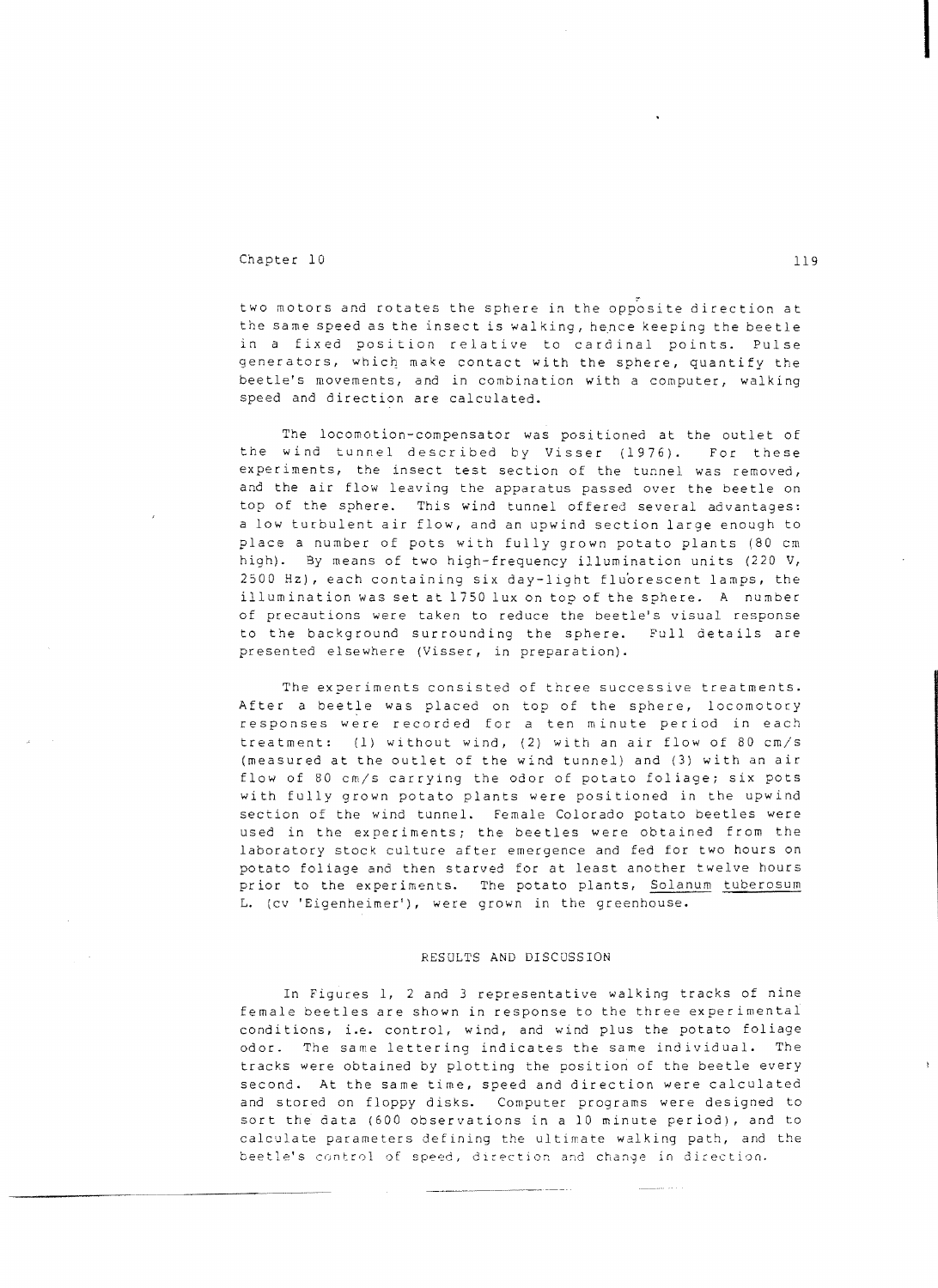

Fig. 1. Walking tracks of nine female Colorado potato beetles in control situations. Arrow indicates the position of the wind tunnel. At reaching the edge of the paper, the plotter was reset to the starting point.

Track descriptive parameters - The resultant walking paths are described by the mean angle, the displacement from the origin, and the straightness of the track, that being the length of displacement divided by the length of the walking path. In control conditions, the angles of the walking tracks were scattered, in wind a slight preference for upwind angles was Observed, while in wind with the odor ot potato plants the beetles showed more definitive upwind responses. The displacement from the origin, after ten minutes of walking, was on the average, 154 em in the control, 294 em in wind and 988 em in wind carrying potato odor. The straightness of the tracks was, on the average, small in the control (0.19), medium in the wind (0.31) and high in the wind plus odor (0.90). A considerable variation exists between individual beetles. The extremes in the length of displacement were, in the control, beetle f (45 cm) and beetle b (338 cm, see Fig. 1), in the wind, beetle i'(8 cm) and beetle e'

-----~-------...--~....-~---.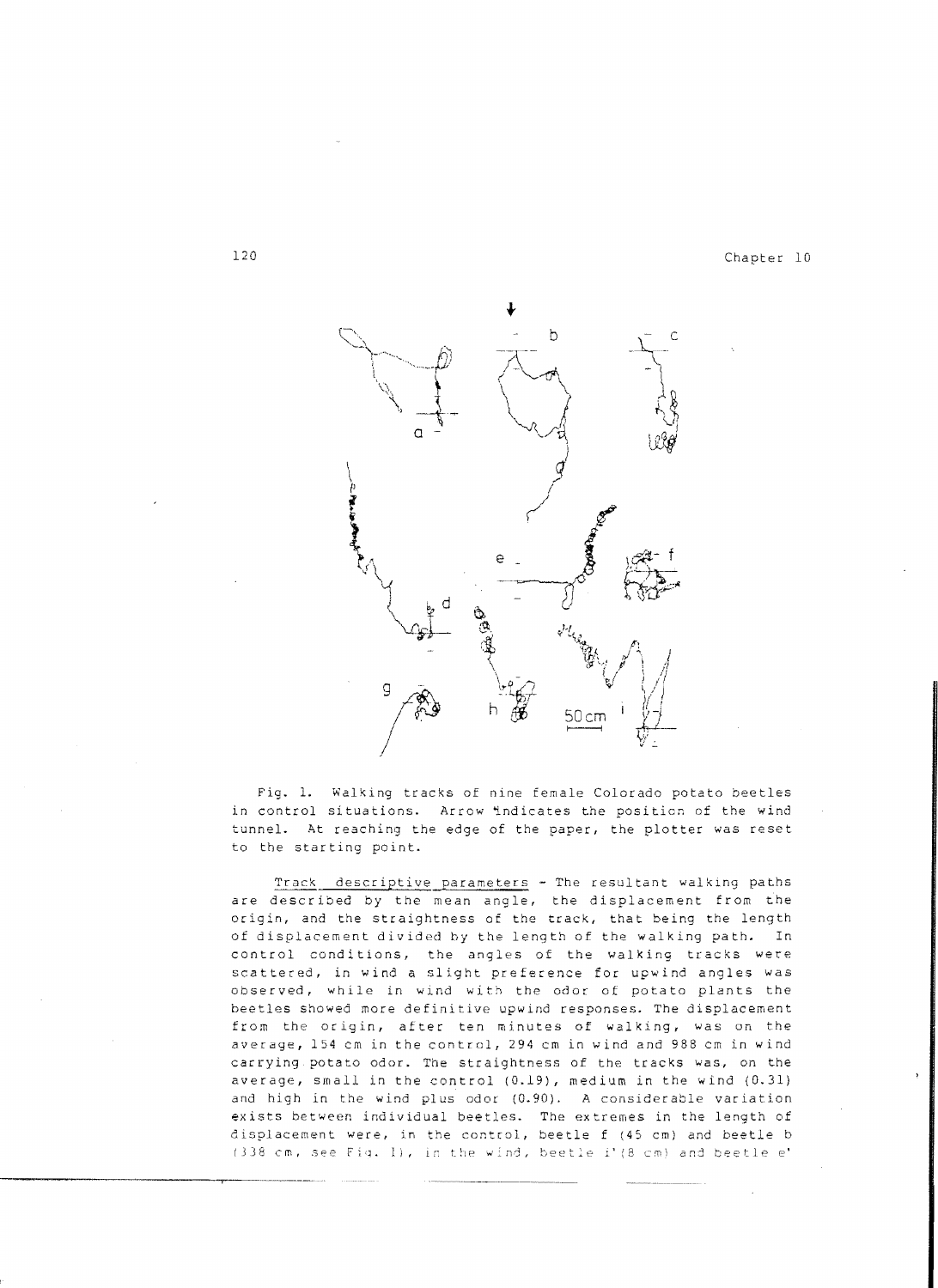

Fig. 2. Walking tracks o£ nine female Colorado potato beetles stimulated by wind.

(678 cm, see Fig. 2), and in the wind carrying potato odo:, beetle g'' (531 cm) and beetle f'' (1346 cm, see Fig. 3). This variation was due to the varying persistence in maintaining direction in the control and wind treatments. In the control, the straightness ranged from 0.05 (beetle f) to 0.46 (beetle b) and in the wind, from 0.01 (beetle i') to 0.68 (beetle e'l. In the case of wind carrying potato foliage odor, the variation between beetles in the displacement from the starting point was due to variations in mean walking speeds (beetle g" 9.4 mm/s, beetle  $f''$  22.9  $mm/s$ .

Beetle's steering - In comparing walking paths in the control and wind treatments, it was striking that beetles walked much straighter and turned less in the wind treatment. This feature can be demonstrated by using a parameter like straightness; however, this particular parameter does not completely account foc the beetle's response to the set of stimuli presented. In Fig. 2, beetle i' walked rather straight,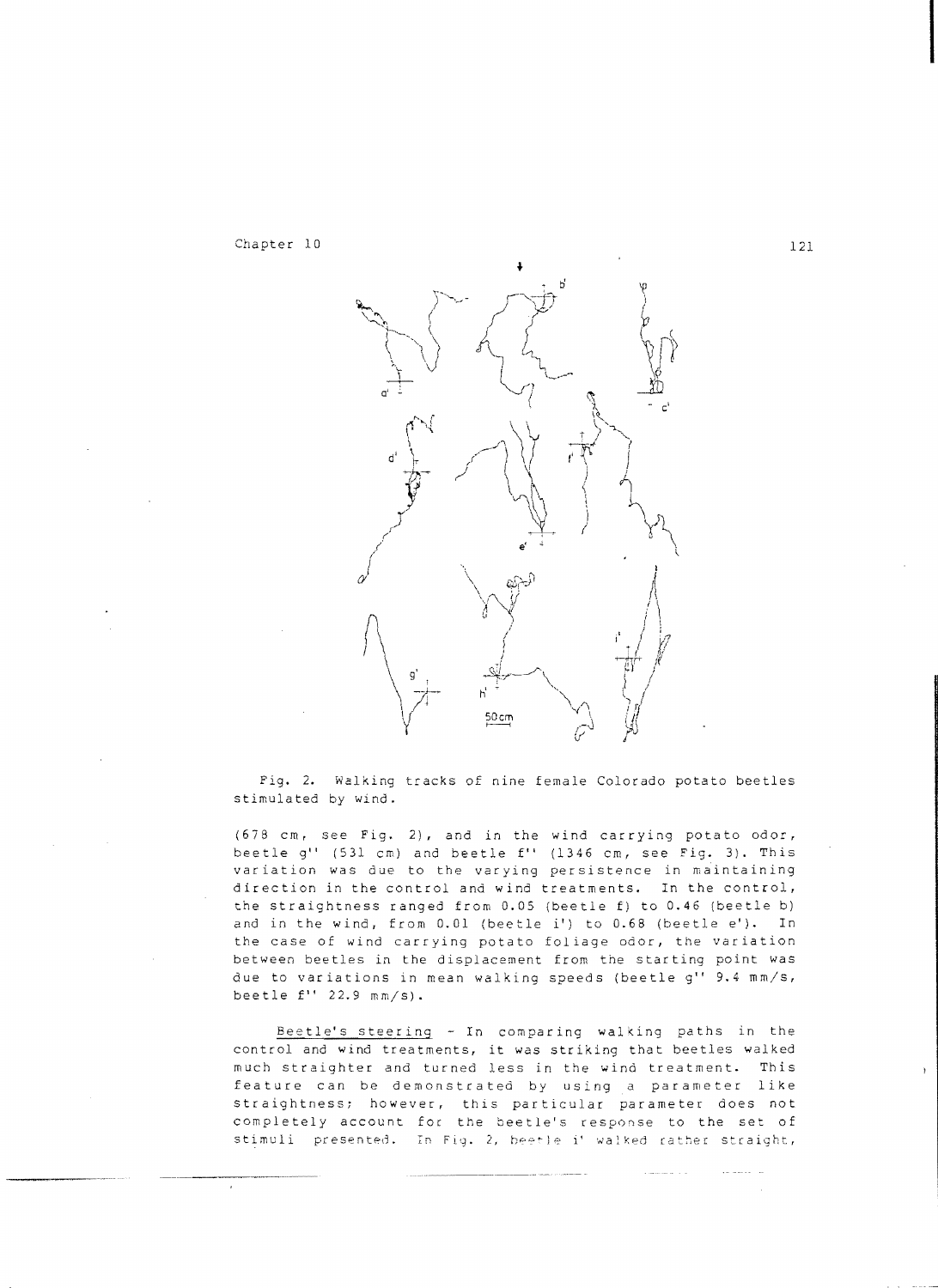

Fig. 3. Walking tracks of nine female Colorado potato beetle stimulated by wind carrying potato plant odor.

but the few turns brought the beetle close to the starting point by accident. DUring the experiments, stimulation was kept constant for a ten minute period; even so, the beetles frequently turned. This turning response was not due to a change in external stimulation, but internally controlled.

The tracks presented clearly show that an increase in stimulation by wind and odor reduced the frequency of turning when compared to the control treatment. From the distributions of angle deviations (changes in direction), the percentage of time spent by the beetle on making turns and full circles was estimated. This circling time was an expression of the amount of idiothetic control, and ranged on the average from 48% in the control, 21% in the wind, to 6% in the wind and odor treatments. Because of an increasing amount of stimulation, idiothetic control was suppressed, and allothetic control became more important in regUlating activity. The balance between these two types of control, as affected by stimulation, determined the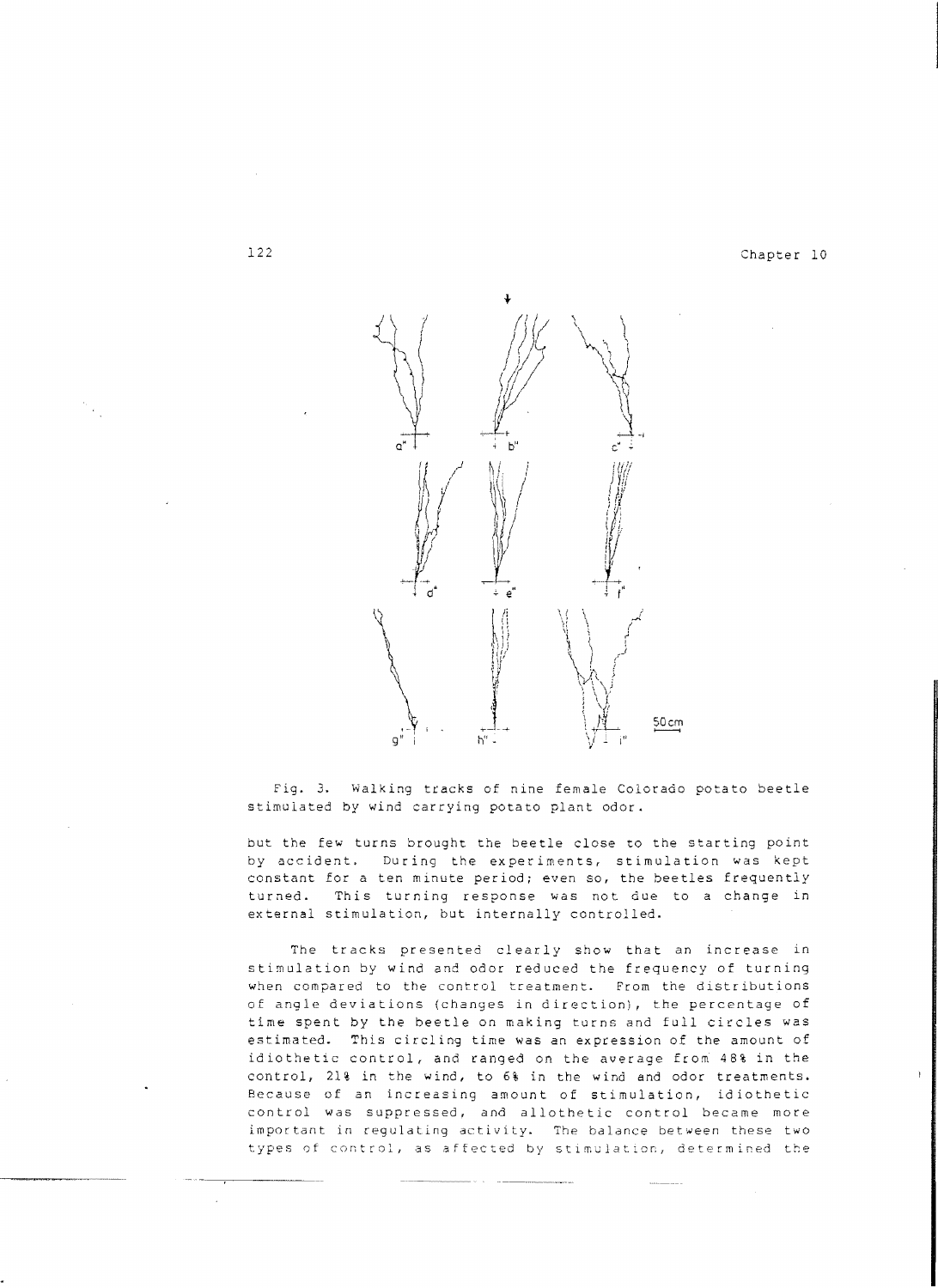## Chapter 10 123

resultant walking path. Walking speed was affected in a similar way by external stimulation. In the control treatment, the walking speed was on the average 13.6 mm/s, and in the wind and in the wind plus plant odor it was 17.4 mm/s. Walking speed is better controlled by the beetle in wind together with odor as concluded from the standard deviations of the mean speeds in each individual, which were lower than in wind without plant odor.

The responses of insects to wind have been described as anemomenotaxis (Linsenmair 1969), i.e., an insect maintains direction at a particular angle to the wind. The tracks in Fig. 2 show that the beetles walked straighter because of wind stimulation; however, the persistence in maintaining direction was small compared to the responses to wind carrying odor. The percentage of time spent by the beetle on moving upwind (upwind being defined as angles at a deviation  $\leq$  60° from the wind direction) was, on the average, in the three treatments: control 45%, wind 50%, and wind plus odor 96%. In addition to the suppression of idiothetic control, potato plant odor induced a strong angle preference in the locomotory responses of the beetles.

Olfactory orientation and host-plant selection - The first step in host-plant selection is the orientation of an insect while walking or flying. It cannot be denied that olfactory cues from plants affect the orientation patterns of insects. Under field conditions insects experience a complex of stimuli important in locating host plants. Besides chemical stimuli, uneven light intensity and distribution, and visual background, together with mechanical barriers, form the ultimate track along which the insect travels. Because of the turbulent nature of wind, plant odors are mixed, thus distorting the chemical message. The effects of plant odors on host-plant selection should not be studied solely in terms of attraction, as an existing or non-existing phenomenon, but should be regarded as being variable and modifiable. An analysis of insect behavioral responses being steered by both internal as well as external control mechanisms will give more reliable clues for the manipulation of insect olfactory orientation. Presently, experiments are being conducted in our department to evaluate confusion methods by mixing host- and nonhost-plant odors.

#### Acknowledgements

The locomotion-compensator was constructed with financial support from the Dutch Science Foundation ZWO-BION, grant no. 14 02-02. The second author was supported by a grant from the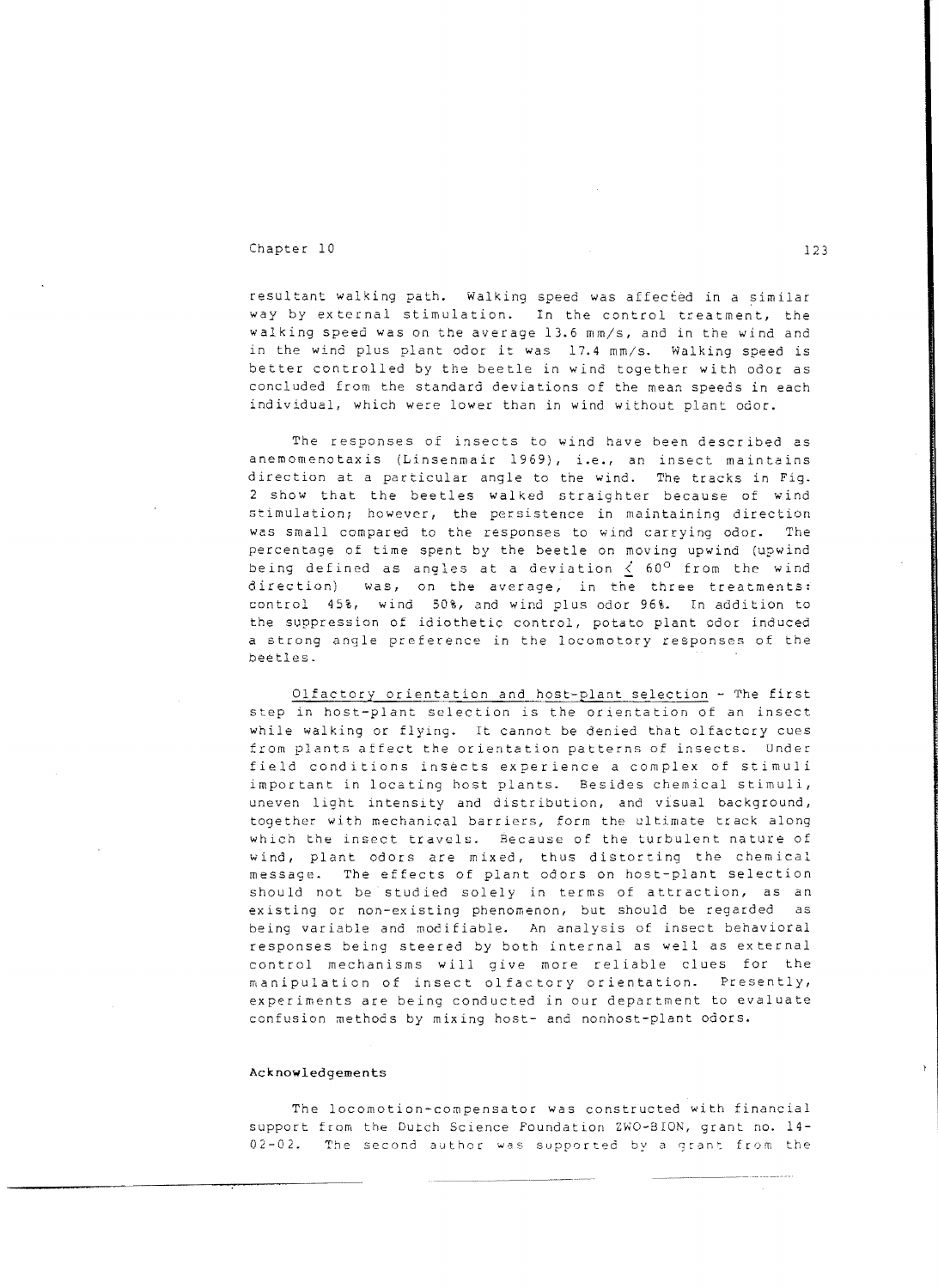French Ministry of Industry ,and Research. I thank Mrs. H. van der Vossen for giving an ear to science.

#### REFERENCES CITED

- Bell, W.J. and T.R. Tobin. 1982. Chemo-orientation. BioI. Rev. 57: 219-260.
- Fraenkel, G.S. and D.L. Gunn. 1961. The Orientation of Animals. Dover, New York.
- Jermy, T. 1958. Untersuchungen über Auffinden und Wahl der Nahrung beim Kartoffelkäfer (Leptinotarsa decemlineata Say). Entomo1. Exp. App1. 1: 197-208.
- Kennedy, J.S. 1977. Olfactory responses to distant plants and other odor sources. pp. 67-91. In H.H. Shorey and J.J. McKelvey, Jr. (eds.) Chemical Control of Insect Behavior: Theory and Application. John Wiley, New York.
- Kennedy, J.S. 1978. The concepts of olfactory 'arrestment' a **no**  'attraction'. Physio1. Entomol. 3: 91-98.
- Kennedy, J.S. 1983. Zigzagging and casting as a preprogrammed response to wind-borne odour: a review. Physiol. Entomol. 8: 109-120.
- Kramer, E. 1976. The orientation of walking honeybees in odour fields with small concentration gradients. Physio1. Entomol. 1: 27-37.
- Linsenmair, K.E. 1969. Anemomenotaktische Orientierung bei Tenebrioniden und Mistkäfern (Insecta, Coleoptera). Z. Vergl. Physiol. 64: 154-211.
- Ma, W.-C. and J.B. Visser. 1978. Single unit analysis of odour quality coding by the olfactory antennal receptor system of the Colorado beetle. Entomol. Exp. Appl. 24: 520-533.
- McIndoo, N.E. 1926. An insect olfactometer. J. Bcon. Bntomol. 19: 545-571.
- Mittelstaedt, M. L., H. Mittelstaedt and W. Mohren. 1979. Interaction of gravity and idiothetic course control in millipedes. J. Comp. Physiol. 133: 267-281.